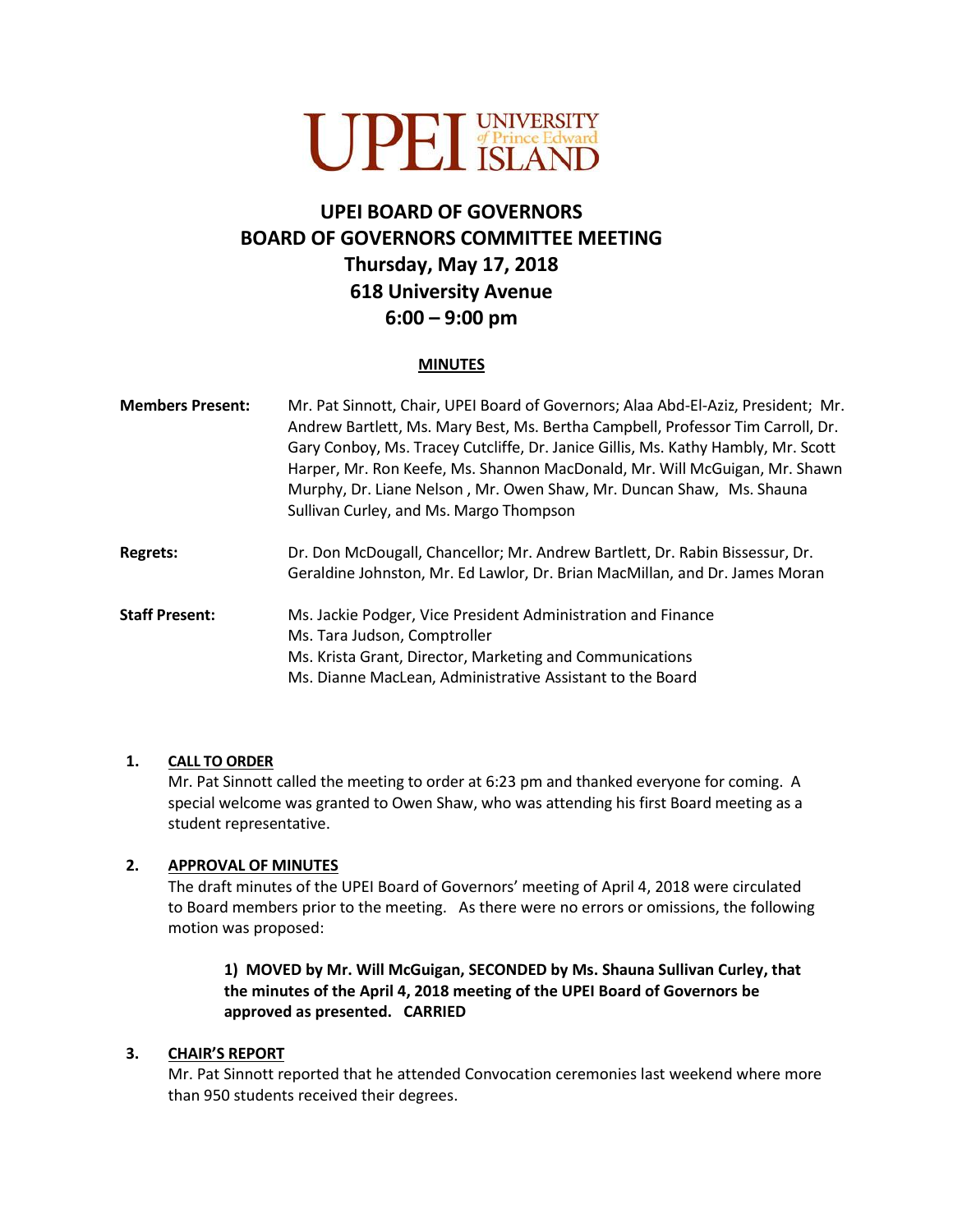Mr. Sinnott informed Board members that, from April 15 to 19, he and Ms. Margo Thompson (each at their own expense) accompanied Dr. Alaa Abd-El-Aziz and Dr. Barbara Campbell, Vice President International Relations, on a visit to the University of Canada – Egypt. As independent board members, Mr. Sinnott and Ms. Thompson felt it important to see the location first hand and to meet the principals of the University of Canada – Egypt and their senior team at the site of the University.

The principal proponent, Dr. Magdy Elkady, has surrounded himself with a strong senior team. While there, two large meetings were held: a press conference at the site and an information session with educators was held at a hotel in Cairo. It was made very clear that UPEI standards, terms and conditions will apply at the University of Canada – Egypt .

Ms. Thompson described the scale and pace of the development of the New Administrative Capital within which the University of Canada – Egypt is situated. The pace of development is impressive and it was clear that there is strong support from the Government of Egypt for the University and for the continued development of the New Administrative Capital, which currently is approximately 45 minutes outside of Cairo.

Mr. Sinnott noted that six of the 26 Board members are elected to the Board by the Board itself. Two of the current six representatives have terms that expire on May 31, 2018 – Mr. Ron Keefe and Mr. Shawn Murphy. Mr. Sinnott thanked both Mr. Keefe and Mr. Murphy for their dedication and support to the Board over the past number of years.

The Executive Committee is the nominating committee for the Board, and at the May 8<sup>th</sup> meeting of the Executive Committee, a motion was passed recommending that the UPEI Board of Governors appoint Mr. Alex MacBeath and Mr. Peter Hayes to the UPEI Board of Governors for a three year term - June 1, 2018 to May 31, 2021. The following motion was proposed:

## **2) MOVED by Ms. Tracey Cutcliffe, SECONDED by Ms. Shannon MacDonald that the UPEI Board of Governors appoints Mr. Alex MacBeath and Mr. Peter Hayes to the Board for a three year term – June 1, 2018 to May 31, 2021 – as recommended by the Executive Committee. CARRIED**

Other Board members are appointed to the Board by virtue of their position at the University and by other entities within the University, and nine members are appointed by the Lieutenant-Governor in Council.

Mr. Sinnott also reminded everyone of the Board Retreat planned for Wednesday, May 30<sup>th</sup>.

### **4. PRESIDENT'S REPORT**

President Abd-El-Aziz provided a written report to Board members, but he highlighted a couple of items.

Ms. Krista Grant, Director of Marketing and Communications, is leaving the employment of UPEI and going to work for the Nova Scotia Health Authority. The President thanked Krista for her service to the University and wished her well in her new appointment.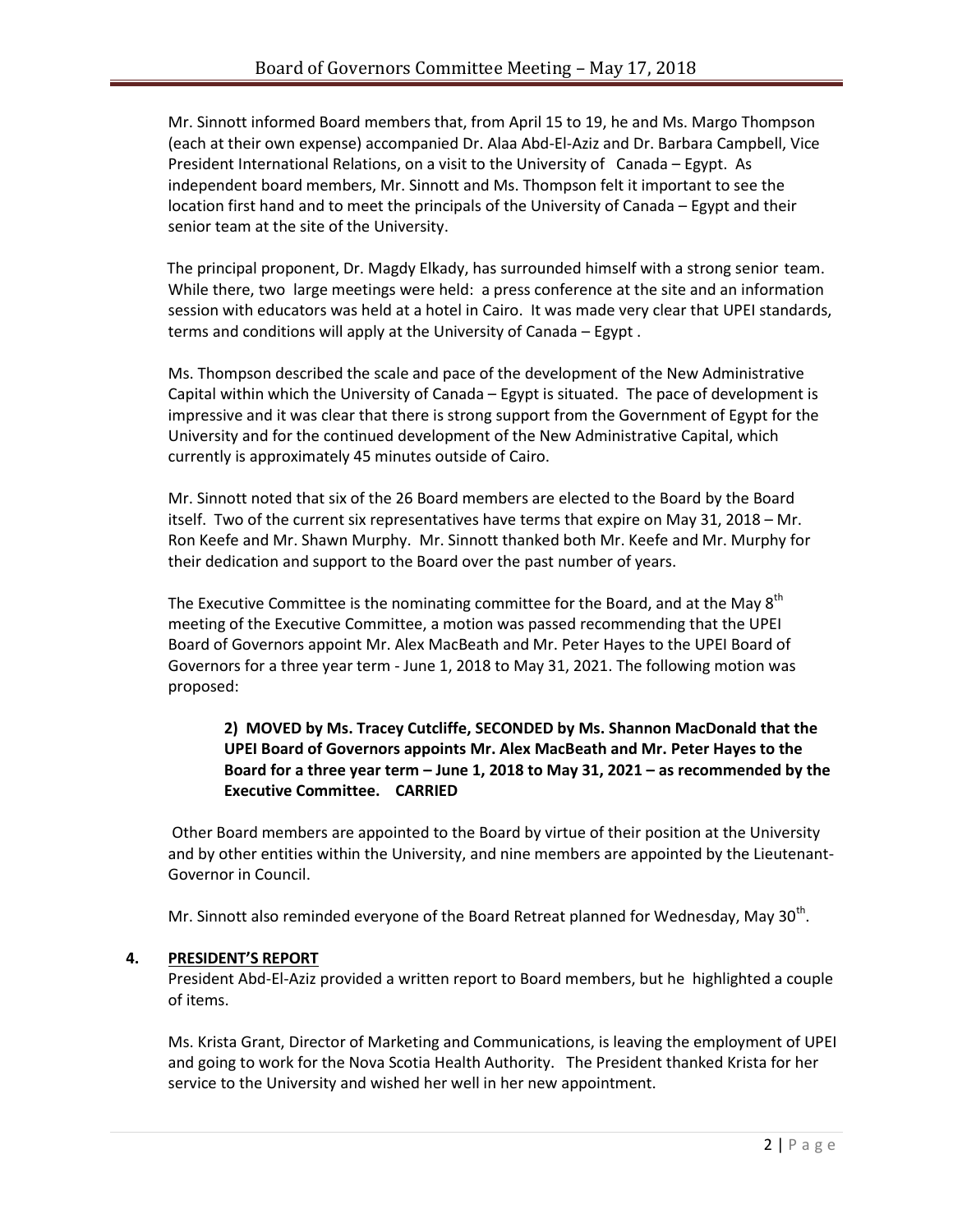President Abd-El-Aziz also stated that, with the implementation of Project Beacon, the turnaround time for the University to respond with an offer to an application has been reduced from 16 days to 2 days. The number of students from the Island applying to UPEI this year has risen. The President noted that our retention numbers are also very good. He paid special thanks to the staff of ITSS as well as the Registrar's office for all their hard work.

### **5. STUDENT UNION REPORT**

Mr. Will McGuigan stated he didn't have a lot to report but that the new Executive are getting ready for the fall. The Student Union helped with the events for the graduating class, and students enjoyed Convocation week.

A copy of the Student Opinion of Teaching Survey results was shared with Board members. Mr. McGuigan noted that faculty didn't like many of the recommendations that came from the survey. Further work will be carried out on this project over the summer months.

Mr. McGuigan informed Board members that the Wave Project is on schedule and renovations should be completed for the grand opening planned for the end of August 2018.

The Student Union joined the "Faculty and Staff Awards" event this year, presenting Professor David Varis, Faculty of Arts, with the Student Union Faculty Award and Ms. Heidi MacDonald, Student Services, with the Student Union Staff Award . The Student Union also presented an Honorary Lifetime Membership award to Sister Susan Kidd – an award which has only been presented 15 times in the last 29 years.

### **6. SENATE REPORT**

Ms. Bertha Campbell provided the Senate report to Board members.

The Senate Committee met twice since the last Board meeting  $-$  April 6<sup>th</sup> and May 4th, 2018. The University received financial support for the Doctor of Psychology Program as well as funding for the Mental Health Proposal put forth by the Student Union.

Ms. Campbell informed Board members that a Search Committee for a Chief Librarian has been established.

# **7. E-VOTE SUMMARY**

### **MOVED IN CAMERA**

### **RETURNED TO OPEN SESSION**

# 8**. BOARD COMMITTEES' UPDATE**

a) Finance and Audit: Mr. Ron Keefe reported that the Committee met on May 7<sup>th</sup> and a number of issues were discussed.

i) Grant Thornton representatives attended the meeting and reviewed the Audit plan in detail with Committee members and a motion followed.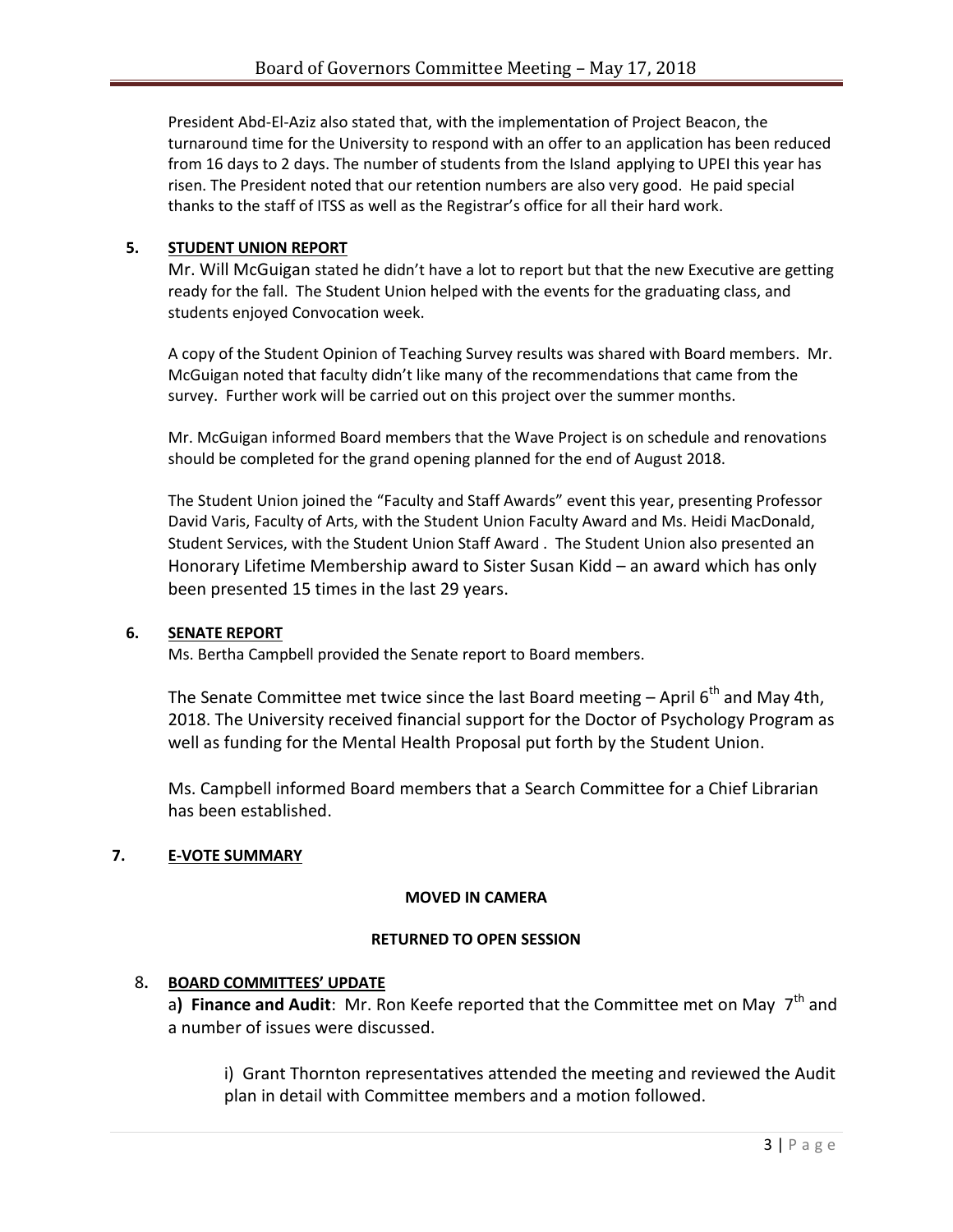**ii)** President Abd-El-Aziz presented the draft budget of 2018-2019 to the Finance and Audit Committee. After some discussion, the Committee approved the draft budget and recommended to the Board that it be approved.

Mr. Keefe asked President Abd-El-Aziz to review the budget with Board members. Some questions were presented, after which the following motion was proposed:

> **3) MOVED by Mr. Ron Keefe, SECONDED by Professor Tim Carroll that the UPEI Board of Governors approves the proposed Budget 2018-2019 as presented and as recommended by the Finance and Audit Committee. CARRIED**

iii) Two policies were presented to the Finance and Audit Committee for approval.

### a) **International Student Fee Policy**

The policy was presented as an update to the previous policy with some minor changes to terminology as well as clarifying of exemptions. The Finance and Audit Committee approved this policy and recommended it for Board approval. One minor amendment was suggested and then the following motion was proposed:

**4) MOVED by Mr. Ron Keefe, SECONDED by Ms. Bertha Campbell that the UPEI Board of Governors approve the International Student Fee Policy as amended and as recommended by the Finance and Audit Committee. CARRIED**

### **b) Pension Investment Policy**

The current UPEI Pension Investment policy will be repealed as the governance of the plan now rests with the Sponsor Board and Trustees of the Pension Plan for the Employees of UPEI. The following motion was proposed:

# **5) MOVED by Mr. Ron Keefe, SECONDED by Mr. Will McGuigan that the UPEI Board of Governors repeal the Pension Investment Policy as presented and as recommended by the Finance and Audit Committee. CARRIED**

b) **Development, FR and ER**: Ms. Kathy Hambly reported that the Committee met on April 30, 2018. The Inspire Campaign is currently at \$43,606M. The Staff and Faculty appeal is underway.

The Marketing and Communications Department is working on a redesign of our website to make it easier to navigate. Events to celebrate UPEI's 50<sup>th</sup> Anniversary are being considered.

Ms. Hambly provided a memo to Board members informing them of the named awards that have been approved since the last meeting of the Board, either at the meeting of the Development, FR and ER Committee or by way of an e-vote. These are noted below:

- **i) The Roderick Stirling MacDonald Scholarships - \$1M (endowed - minimum 35 new scholarships)**
- **ii) The Juergen Krause Award - \$1000 (annually funded – one award)**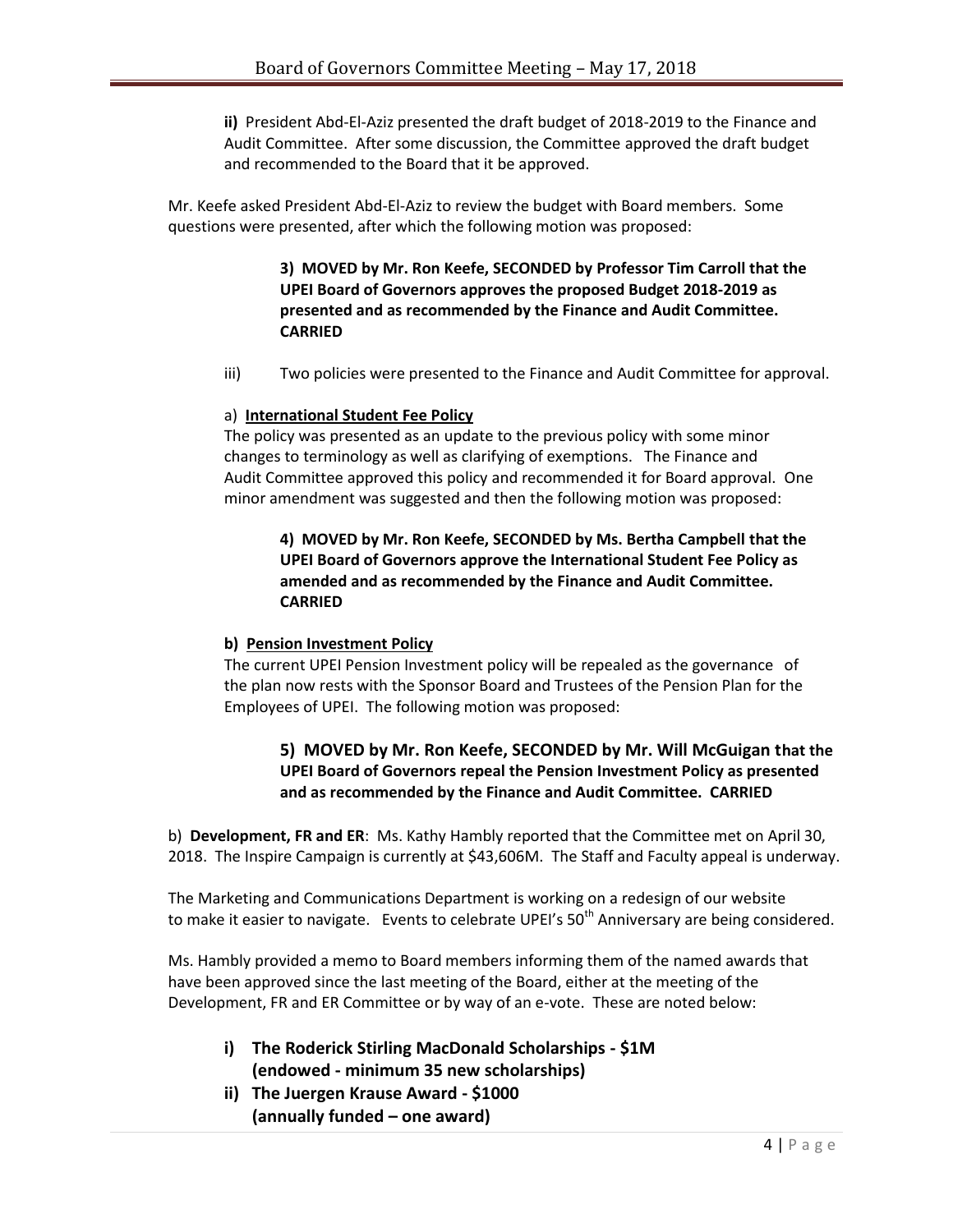- **iii) The Standardbred Enthusiasts Awards – 2 x \$2,500 (annually funded- two awards)**
- **iv) The Betty M. Jeffrey Award - \$500 – (endowed – one award)**
- **v) The Paula "Suzanne" MacPherson Memorial Scholarship – Minimum of 1000 (endowed)**

**c) Governance and Appeals**: Mr. Shawn Murphy informed Board members that discussions have occurred at the Committee level regarding FOIPP. A motion was tabled related to all 3<sup>rd</sup>party contracts being posted to the website. The Committee will deal with this in September. There was one appeal and it was addressed earlier today.

The "Code of Conduct" policy was reviewed and minimal changes were brought forward to align with the current Conflict of Interest policy. The policy was approved by the Committee, with a recommendation for Board approval. The following motion was proposed:

# **6) MOVED by Mr. Shawn Murphy, SECONDED by Ms. Shannon MacDonald that the UPEI Board of Governors approves the "Code of Conduct" policy as presented, and as recommended by the Governance and Appeals Committee.**

**d) Property & Asset:** Ms. Margo Thompson informed Board members that the Committee met on May 3<sup>rd</sup>. The Committee reviewed the draft Campus Master Plan Refresh and felt it was a very good plan.

Since the new strategic plan will be finalized in the Fall, the Refresh of the Campus Master Plan will be presented to the Board in the Fall and work be done to ensure that the new strategic plan and the Campus Master Plan are aligned. Ms. Thompson will ask Mr. Calvin Brook to attend the Board meeting in October to present the Campus Master Plan Refresh.

Ms. Thompson requested that management make a presentation to the Board regarding the University's plans to accommodate the increase in demand for space and resources associated with continued increases in enrolments .

There has been no further update on the Canada Games 2023.

### **e) Human Resources:**

### **MEETING MOVED "IN CAMERA"**

### **MEETING RETURNED TO OPEN SESSION**

The Draft Board dates were circulated to Board members, and the following motion was proposed:

**15) MOVED by Mr. Shawn Murphy, SECONDED by Ms. Bertha Campbell that the following Board of Governors Meeting Dates for 2018-2019 be approved:**

### **October 4, 2018**